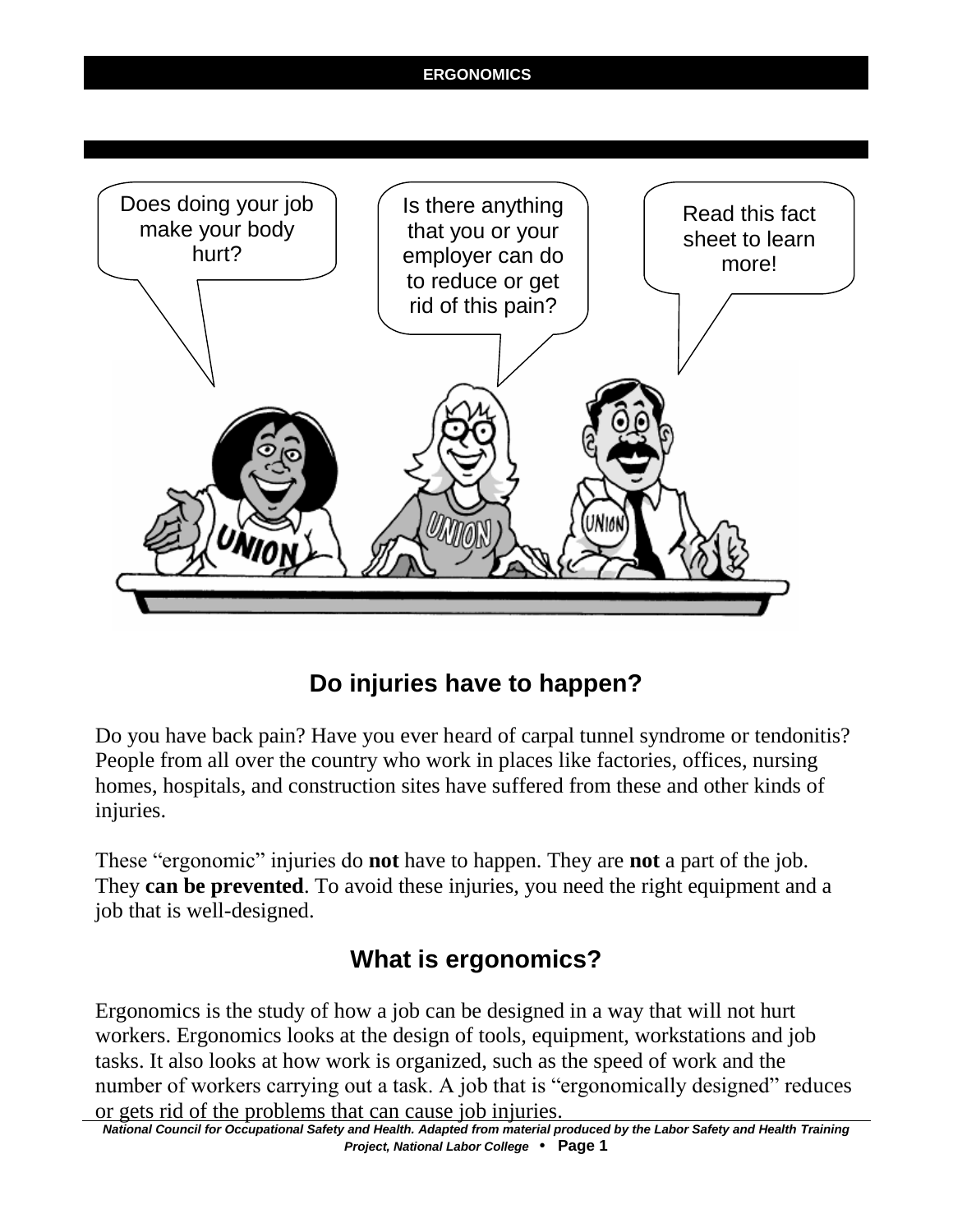## **Why does job design matter?**



**What are musculoskeletal disorders (MSDs)?**

Musculoskeletal disorders are a major health and safety problem in many workplaces. In a poorly designed job, workers often have to reach or twist some part of their body over and over again. After awhile, this can seriously hurt muscles, tendons and ligaments. These types of injuries are called musculoskeletal disorders (MSDs). Sometimes they are called cumulative trauma disorders, repetitive strain injuries, repetitive motion disorders, or overuse syndrome. All of these mean the same thing. They all are caused by poorly designed jobs and equipment.

Musculoskeletal disorders usually develop over time. They can cause constant pain and sometimes permanent damage. Musculoskeletal disorders can prevent workers from being able to do their jobs. They can even keep workers from doing basic activities in their daily lives, like brushing their teeth.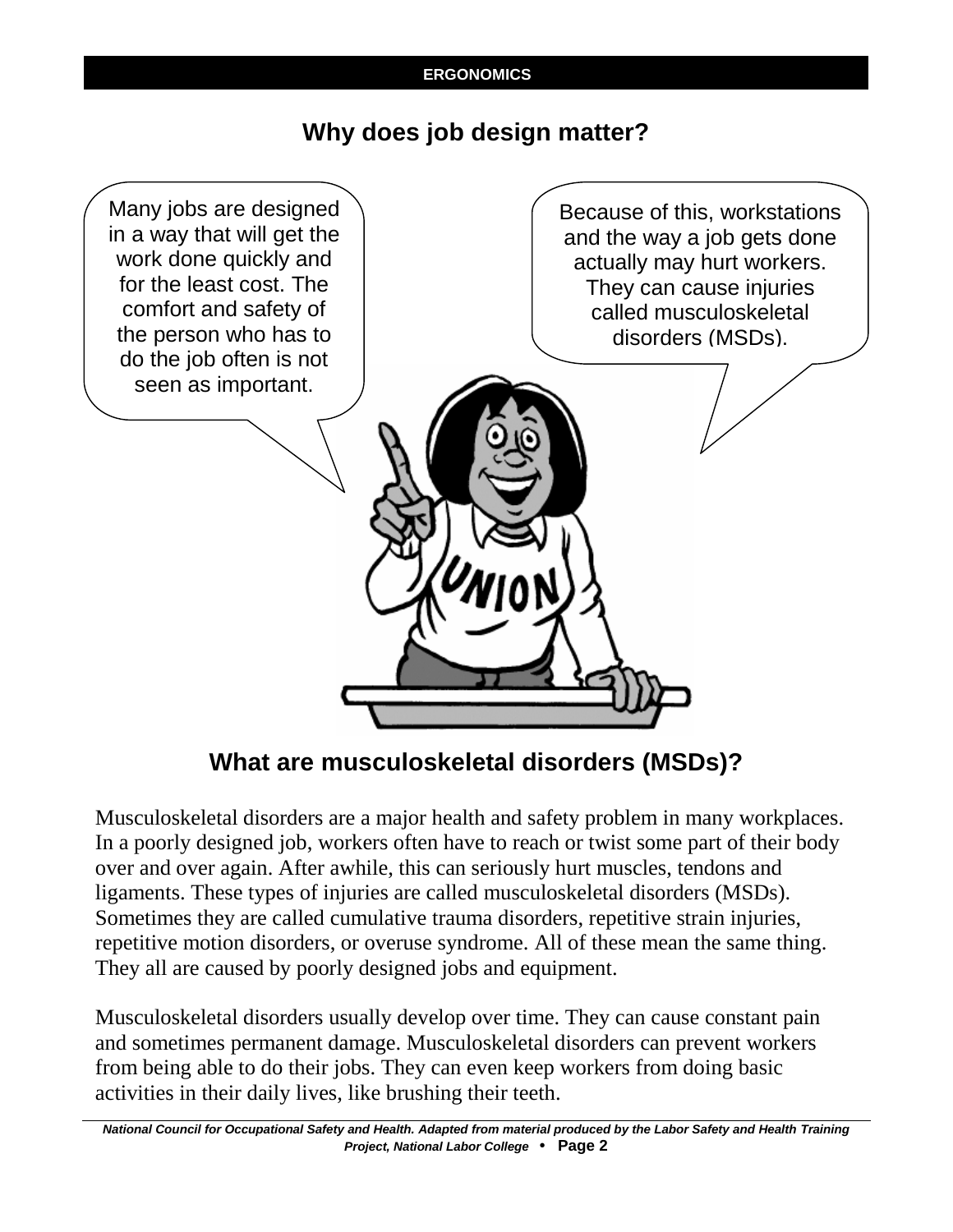## **What are some symptoms of MSDs?**

Examples of musculoskeletal disorders include carpal tunnel syndrome, tendonitis, rotator cuff injury, and lower back injury.



- Soreness
- Weakness
- Stiffness
- Tenderness
- Swelling
- Burning feeling
- Tingling
- Numbness
- Difficulty with movement
- Clumsiness

## **What are the "risk factors" that cause musculoskeletal disorders?**

Musculoskeletal disorders are usually caused by one or more "risk factors." These are divided into physical risk factors and risk factors involving work organization.

## **Physical risk factors** include:

- Repeating the same movement over and over again,
- Working in an uncomfortable position or the same position for a long period of time,
- Pushing, pulling or lifting,
- Working with objects or tools that vibrate,
- Pressing parts of the body against hard surfaces or edges for a long period of time, and
- Working in very hot or cold temperatures.

## Risk factors involving **work organization** include:

- Too much work that must be done,
- Not enough workers doing the job,
- Fast pace of the work,
- Too few rest breaks, and
- Long hours of work.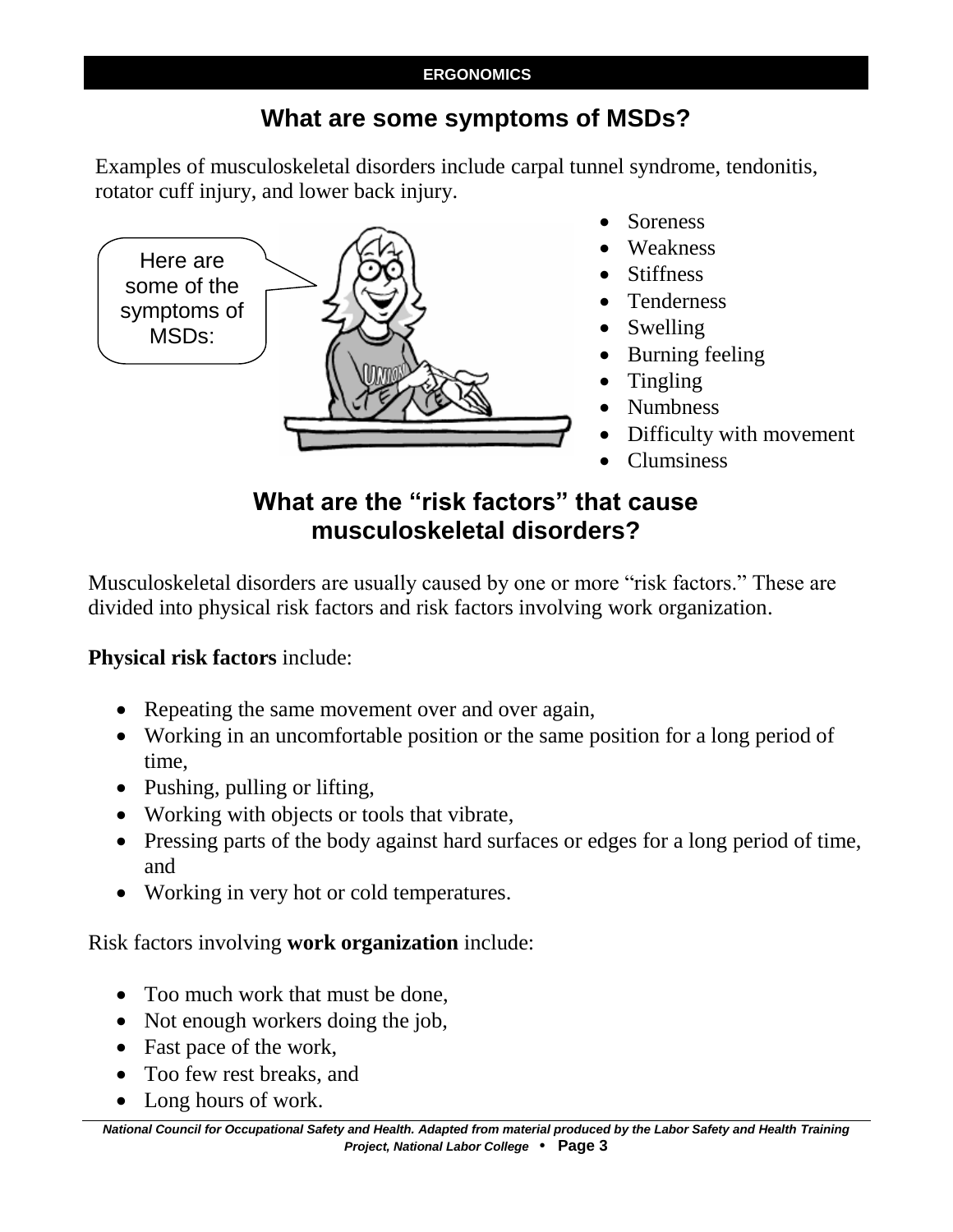## **How can you get rid of ergonomic hazards in the workplace?**



Employers can reduce or get rid of risk factors that cause musculoskeletal disorders by making changes or improvements in the workplace. These changes are called "controls." There are three main types of controls: engineering controls, administrative controls, and personal protective equipment.

- Engineering controls make permanent changes that reduce or get rid of ergonomic hazards. This might include changing the design of a workstation.
- Administrative controls reduce ergonomic hazards by changing the way a job is done. This could include making the work day shorter, or reducing the amount of overtime.
- Using personal protective equipment, such as gloves or knee pads, is the least effective way to control an ergonomic hazard because it does not get rid of the hazard.

Sometimes it is easy to make changes to a workplace. For example, an overhead conveyor belt can be lowered so that workers do not have to work with their arms over their heads. In other cases, it is harder to make changes because the employer thinks it costs too much.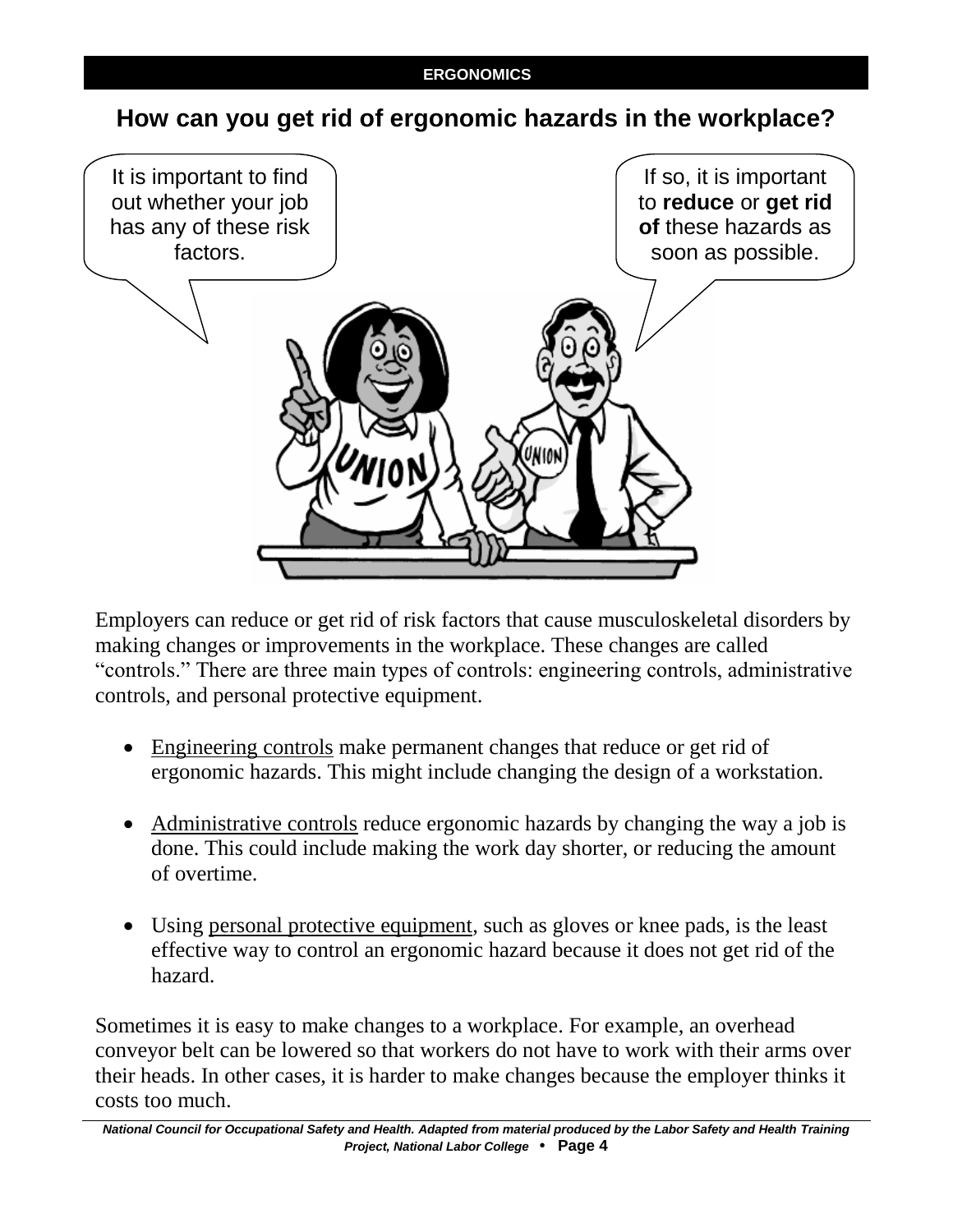## **Does every workplace need an ergonomics program?**



- An overall plan that says who will make what changes by when,
- Participation by workers and the union,
- Training and education for the workers,
- Medical treatment and care for workers with MSDs,
- Continuous evaluation of the worksite to find and correct ergonomic hazards, and
- Ongoing evaluation of the ergonomics program to see if it is working.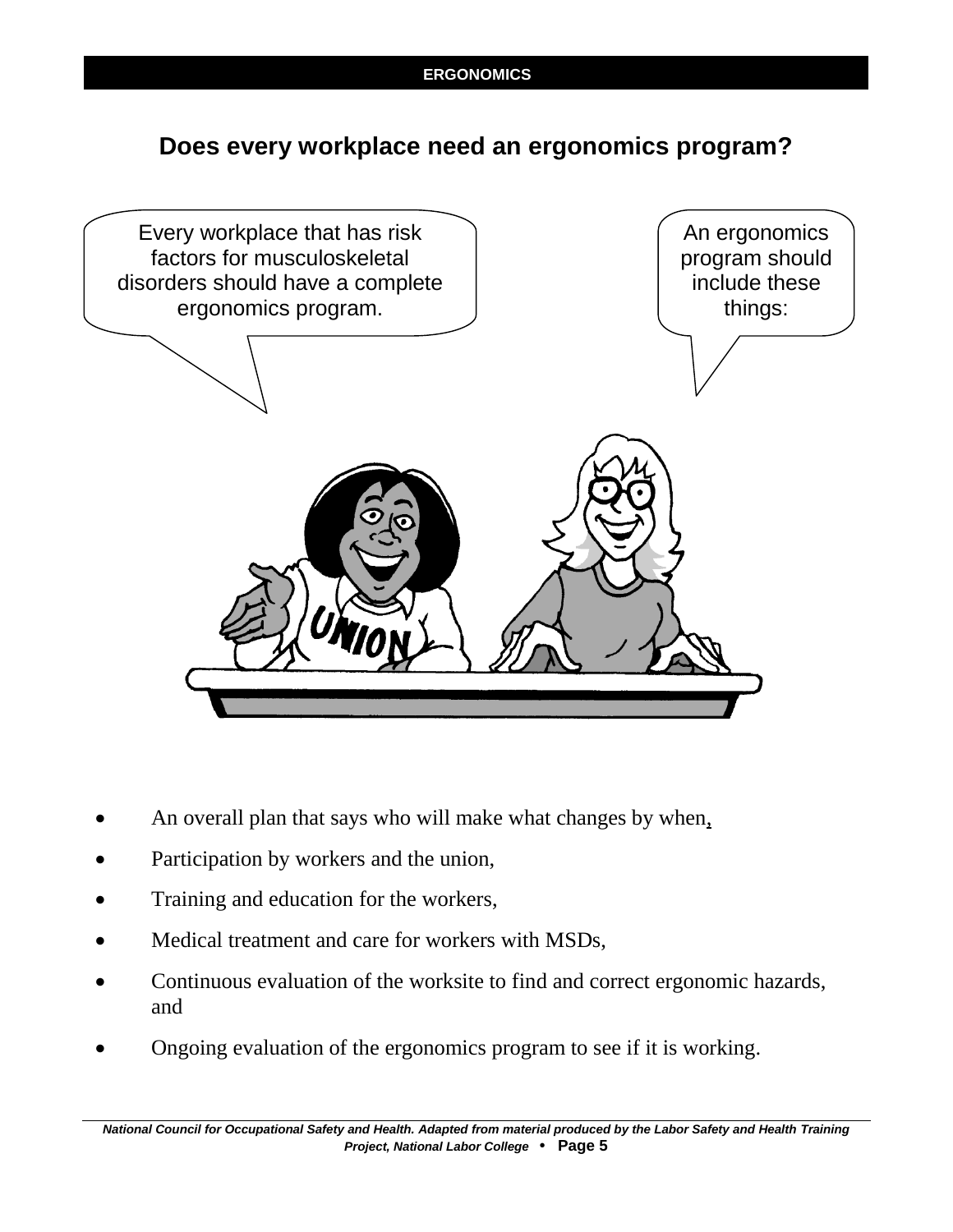## **These are the KEY points:**